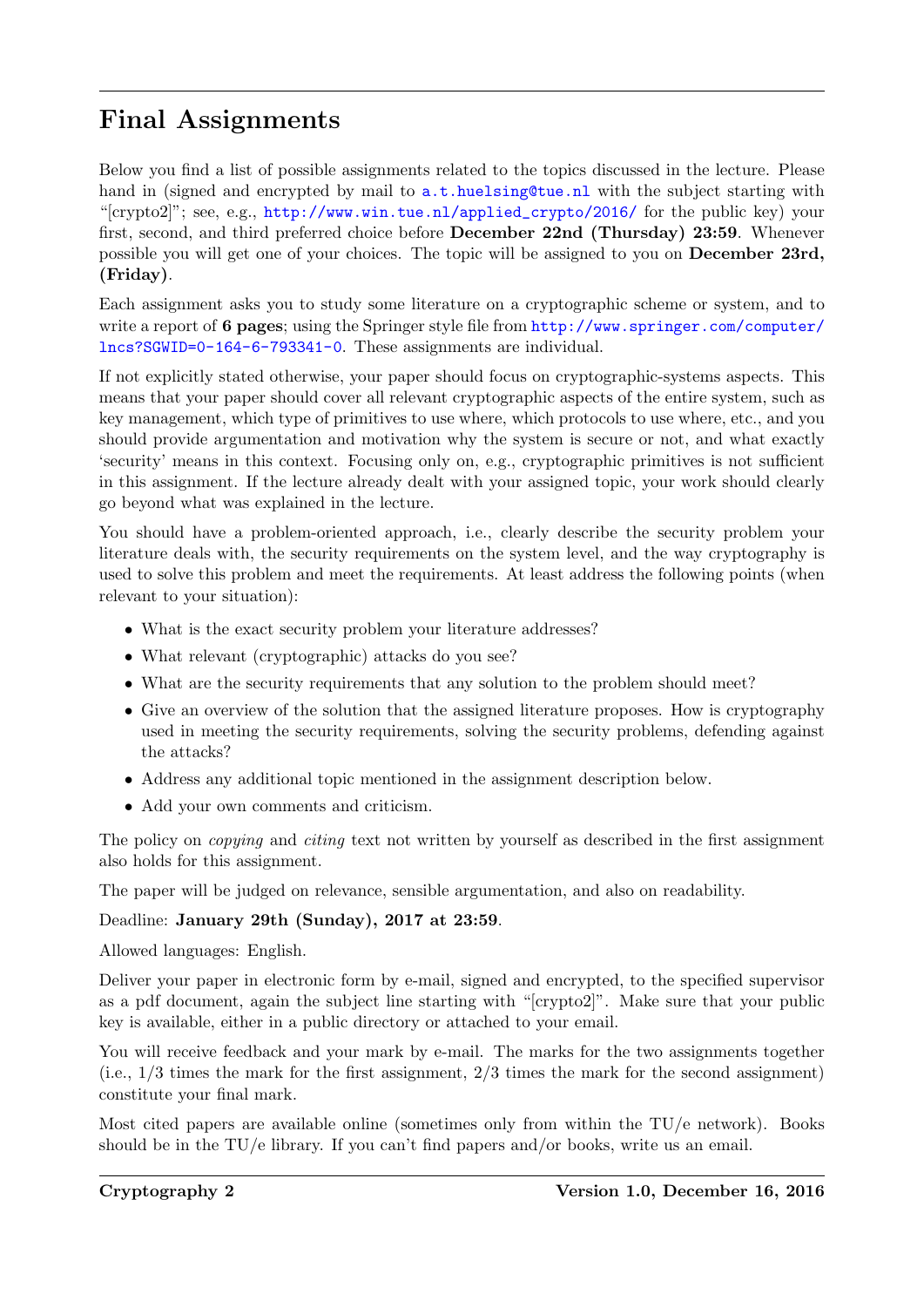## Individual Literature Assignments

The following list contains proposals from our side. If you have a topic that you are interested in but for which the list contains no assignment, you can contact Andreas before the deadline. We will decide if this topic meets our requirements. The topic has to be closely related to one of the topics of the lecture and you have to collect relevant literature before proposing it to us.

## Supervisor: Andreas Hülsing

[\(a.t.huelsing@tue.nl,](mailto:a.t.huelsing@tue.nl) [152BFF2E\)](http://www.win.tue.nl/applied_crypto/2015/Andreas%20Huelsing%20(0x152BFF2E)%20pub.asc)

- 1. Replacing PKI. Study "Certificate-based Encryption" by Gentry ([http://eprint.iacr.org/](http://eprint.iacr.org/2003/183.pdf) [2003/183.pdf](http://eprint.iacr.org/2003/183.pdf)). Describe the cryptographic tools used and compare it to traditional PKI. Would you replace PKI with this? Why?
- 2. Replacing PKI. Study "Certicateless Public Key Cryptography" by Al-Riyami and Paterson (<http://eprint.iacr.org/2003/126.pdf>). Describe the cryptographic tools used and compare it traditional PKI. Would you replace PKI with this? Why?
- 3. Password-hashing. There recently was a password hashing competition running ([https:](https://password-hashing.net/) [//password-hashing.net/](https://password-hashing.net/)) that tried to find a new password hashing scheme to replace old schemes like bcrypt or PBKDF2. Describe the security requirements a password-hashing scheme should fulfill. Sketch the winner Argon2, describe how / why this algorithm met the requirements, and what issues where found recently.
- 4. eCash. Double-spending in bitcoin. Get yourself an overview of the bitcoin protocol. Then look into Double-Spending-Attacks ("Two Bitcoins at the Price of One? Double-Spending Attacks on Fast Payments in Bitcoin" by Karame, Androulaki, and Capkun). Describe the problem, the attack, and the proposed counter-measure. Then search for other countermeasures in literature and describe at least two.
- 5. Quantum algorithms. Read Grover's original paper on his algorithm ([http://arxiv.org/](http://arxiv.org/abs/quant-ph/9605043) [abs/quant-ph/9605043](http://arxiv.org/abs/quant-ph/9605043)). Explain the algorithm such that it is accessible by a master student in computer science. Also, discuss the implications for cryptography and the lower bound results.
- 6. Privacy-preserving bitcoin. Study zero-cash (<http://zerocash-project.org/>), read their scientific paper and compare it to bitcoin. What is improved, what is getting worse? Describe the protocol, discuss the claimed security properties and if they are achieved.
- 7. Key transport. Take a look at A. Dent: "A designer's guide to KEMs" ([https://eprint.](https://eprint.iacr.org/2002/174/20051031:161821) [iacr.org/2002/174/20051031:161821](https://eprint.iacr.org/2002/174/20051031:161821)). Explain the concept of the KEM/DEM terminology, summarize the generic transformations presented, and explain one of the security reductions in detail. For the latter, focus on intuition and main ideas rather than technical details.
- 8. Mass surveillance. Explain the concept of Big-key cryptography. Which problem is tackled and how? Possible starting points are P. Rogaway: "The moral character of cryptographic work" (<http://web.cs.ucdavis.edu/~rogaway/papers/moral.pdf>) and Bellare, Kane, Rogaway: "Big-Key Symmetric Encryption: Resisting Key Exfiltration" ([https:](https://eprint.iacr.org/2016/541.pdf) [//eprint.iacr.org/2016/541.pdf](https://eprint.iacr.org/2016/541.pdf)).
- 9. Tor. The Tor Network does not use, e.g., steganography in order to hide Tor traffic; however, there are mechanisms to prevent governments from blocking Tor. Study the security of Tor in respect to censorship avoidance (e.g., blocking of Tor in China). What countermeasures are discussed in literature (e.g., "How China Is Blocking Tor" by Winter and Lindskog)?